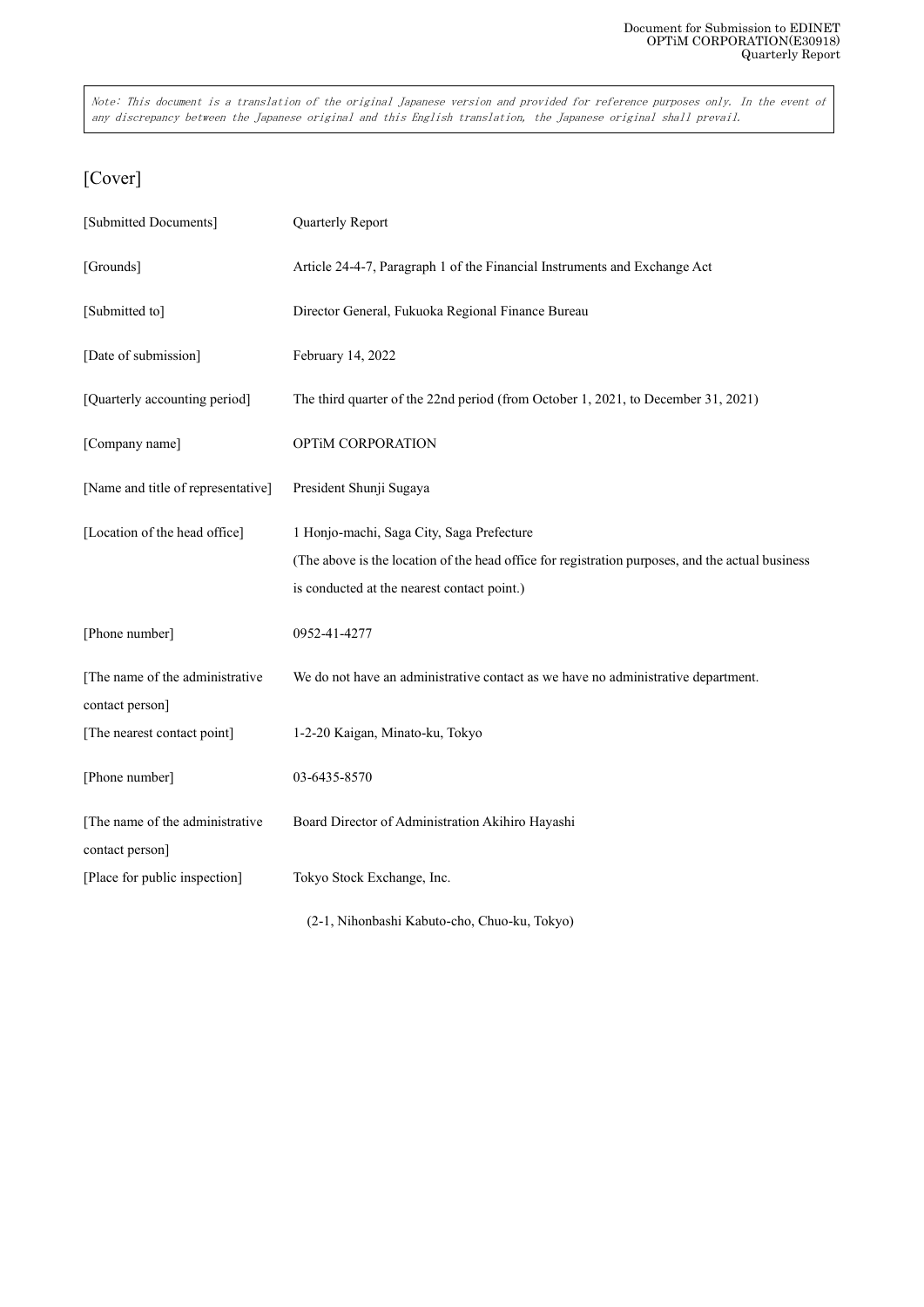# Section I. Corporate Information

# 1. Outline of the Company

## 1. Changes in Major Management Indicators, etc.

| Term                                    |                       | For the first nine months<br>of the 21st period | For the first nine months<br>of the 22nd period | For the 21st period                     |
|-----------------------------------------|-----------------------|-------------------------------------------------|-------------------------------------------------|-----------------------------------------|
| Accounting period                       |                       | From April 1, 2020 to<br>December 31, 2020      | From April 1, 2021 to<br>December 31, 2021      | From April 1, 2020 to<br>March 31, 2021 |
| Net sales                               | $(1,000 \text{ yen})$ | 4,802,062                                       | 5,388,904                                       | 7,517,790                               |
| Ordinary profit                         | $(1,000 \text{ yen})$ | 1,023,467                                       | 734,885                                         | 2,000,453                               |
| Profit attributable to owners of parent | $(1,000 \text{ yen})$ | 636,254                                         | 436,497                                         | 1,237,601                               |
| Comprehensive income                    | $(1,000 \text{ yen})$ | 636,928                                         | 435,859                                         | 1,295,583                               |
| Net assets                              | $(1,000 \text{ yen})$ | 3,697,234                                       | 4,788,027                                       | 4,355,888                               |
| Total assets                            | $(1,000 \text{ yen})$ | 4,966,650                                       | 5,863,124                                       | 6,248,906                               |
| Basic earnings per share                | (Yen)                 | 11.56                                           | 7.93                                            | 22.49                                   |
| Diluted earnings per share              | (Yen)                 | 11.48                                           | 7.87                                            | 22.32                                   |
| Capital adequacy ratio                  | $(\%)$                | 72.6                                            | 80.1                                            | 68.2                                    |

| Term                     |       | For the third quarter of<br>the 21st period | For the third quarter of<br>the 22nd period                          |
|--------------------------|-------|---------------------------------------------|----------------------------------------------------------------------|
| Accounting period        |       | December 31, 2020                           | From October 1, 2020 to From October 1, 2021 to<br>December 31, 2021 |
| Basic earnings per share | (Yen) | 5.72                                        | 2.12                                                                 |

(Note) 1. Since the Company prepares quarterly consolidated financial statements, trends in the major management indicators, etc., of the submitting company are not stated.

2. The Accounting Standard for Revenue Recognition (ASBJ Statement No. 29, March 31, 2020), etc., has been applied from the beginning of the first quarter of the current consolidated fiscal year, and the major management indicators, etc. for the first nine months and the third quarter of the current consolidated fiscal year are those after the application of the said accounting standard, etc.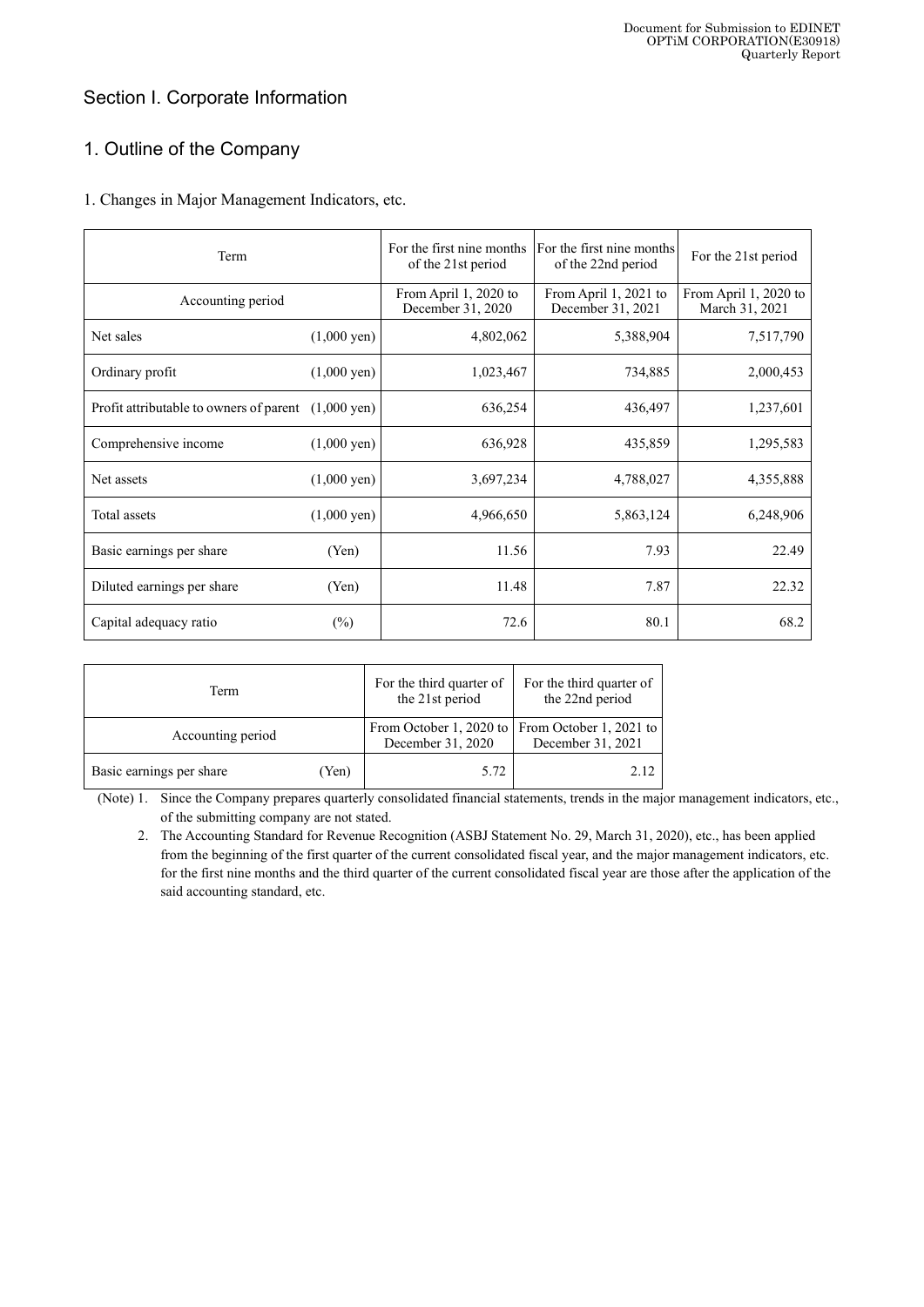## 2. Details of Business

During the first nine months of the current fiscal year, there were no significant changes in the details of the businesses operated by the Group (the Company and its affiliated companies).

Effective from the first quarter of the current fiscal year, DXGoGo, Inc. has been included in the scope of application of the equity method.

Effective from the third quarter of the current fiscal year, Net Resource Management, Inc. is included in the scope of application of the equity method.

As a result, as of December 31, 2021, the Group consists of the Company, four subsidiaries, and five affiliates.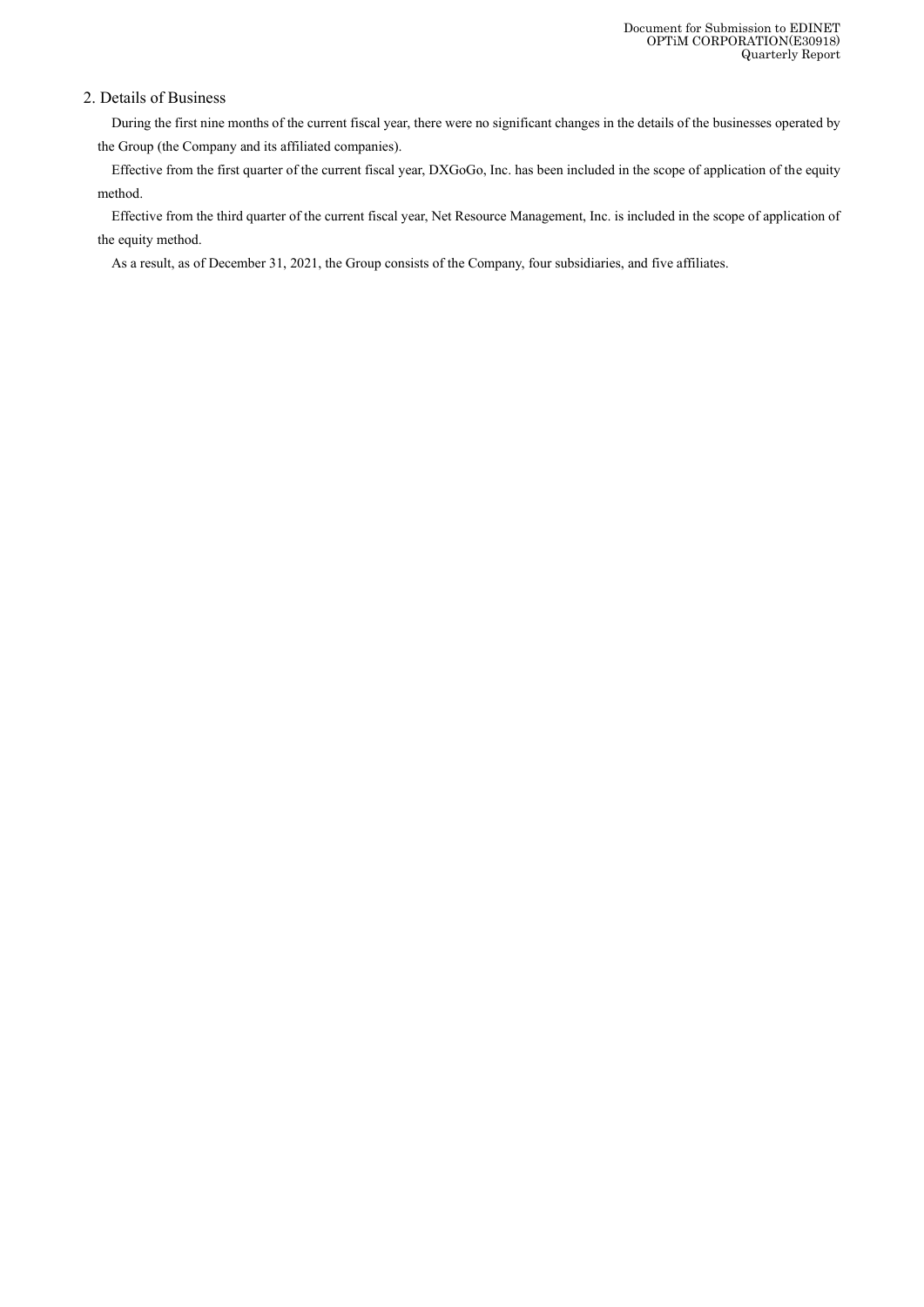# 2. Status of Business

### 1. Business and Other Risks

During the first nine months of the current fiscal year, there were no new risks associated with the business, etc., or significant changes in the risks associated with the business, etc., described in the Annual Securities Report for the previous fiscal year.

#### 2. Management's Analysis of Financial Position, Operating Results and Status of Cash Flows

The forward-looking statements in this document are based on judgments made as of the end of the third quarter of the current fiscal year.

Note that the Accounting Standard for Revenue Recognition (ASBJ Statement No. 29, March 31, 2020), etc., has been applied from the beginning of the first quarter of the current fiscal year. For details, please refer to Change in accounting policy, etc. in Section 4, Status of Accounting, 1. Quarterly Consolidated Financial Statements, Notes.

#### (1) Status of financial condition and results of operations

#### (i) Results of operations

During the first nine months of the current consolidated fiscal year, the Japanese economy has recently shown signs of recovery as the severe situation caused by the novel coronavirus pandemic (hereinafter referred to as COVID-19) has gradually eased.

In this market environment, by promoting two types of DX (\*1), categorized as Corporate DX for digitalization to improve internal operations and efficiency, as well as Industrial DX for digitalization to create businesses using digital technologies, the Group will continue to promote the concept of  $\circ \circ \times$  IT to develop new markets.

First of all, with regard to the situation of Corporate DX in the first nine months of the current consolidated fiscal year, stocktype sales, centering on Optimal Biz, which has maintained the top market share (\*2) for 11 consecutive years, continued to expand steadily.

Regarding the status of new services, firstly, the cloud authentication infrastructure service OPTiM ID+ (Plus) has made progress in collaboration with various cloud services. In the first nine months of the current consolidated fiscal year, the Company has announced collaboration with and support for the following services; Jobcan, a back-office support cloud ERP (\*3) provided by Donuts Co. Ltd., moconavi, a remote access service provided by recomot Inc., CloudSign, a web-based cloud contract service provided by Bengo4.com, Inc., Money Forward Cloud, a SaaS-type service platform for businesses provided by Money Forward, Inc. and DirectCloud-BOX, a cloud storage service for corporations provided by DirectCloud, Inc. Using the OPTiM ID+ (Plus) service allows users of these cloud services to use each cloud service simply and securely with a single unified ID and password. If users also subscribe to Optimal Biz, they can use the service more conveniently; for example, they can log in only from the device managed by Optimal Biz. As such, OPTiM ID+ (Plus) is getting ready to increase the number of users of its services.

Next, as for our AI-based contract management service, OPTiM Contract, we have been enhancing the functions of OPTiM Contract, and have newly added a supplementary material upload function, which is a function to store related materials for contracts. In addition, on January 31, 2022, we announced our response to the Electronic Bookkeeping Act revised on January 1, 2022. In addition, we have started to collaborate with Cloud Sign, a web-completed cloud contract service provided by Bengo4.com, Inc. and Electronic Seal GMO Sign, a cloud-based electronic contract service provided by GMO GlobalSign Holdings K.K. With regard to OPTiM Contract, we are taking the above measures in order to acquire the de facto standard for contract management services in today's world where de-sealing and paperless is prevailing.

The next section describes Industrial DX.

We have upgraded the lineup of OPTiM AI Camera, an AI image analysis service that is the mainstay of Industrial DX service. As for OPTiM AI Camera, we have added a new function of automatic web page generation. This will allow users who do not own a website to publish their congestion status to the public. As for OPTiM AI Camera Enterprise, we have added new functions related to vehicle detection. This will make it possible to visualize congestion in parking lots, examine traffic volume on roads, monitor vehicle entry in factories, etc. The OPTiM AI Camera lineup is being adopted widely in various fields. As a cooperating company for the Tokyo Data Platform Case Study Project promoted by the Tokyo Metropolitan Government, we provided OPTiM AI Camera for the restaurant live camera service operated by Gurunavi, Inc. in AKIBA no AKIBA project, a demonstration experiment. In addition, we provide OPTiM AI Camera and OPTiM AI Camera Enterprise for the next-generation camera system that Mitsubishi Estate is introducing in the Marunouchi area. In this way, the use of OPTiM AI Camera is expanding as it can meet the needs of customers in various industries.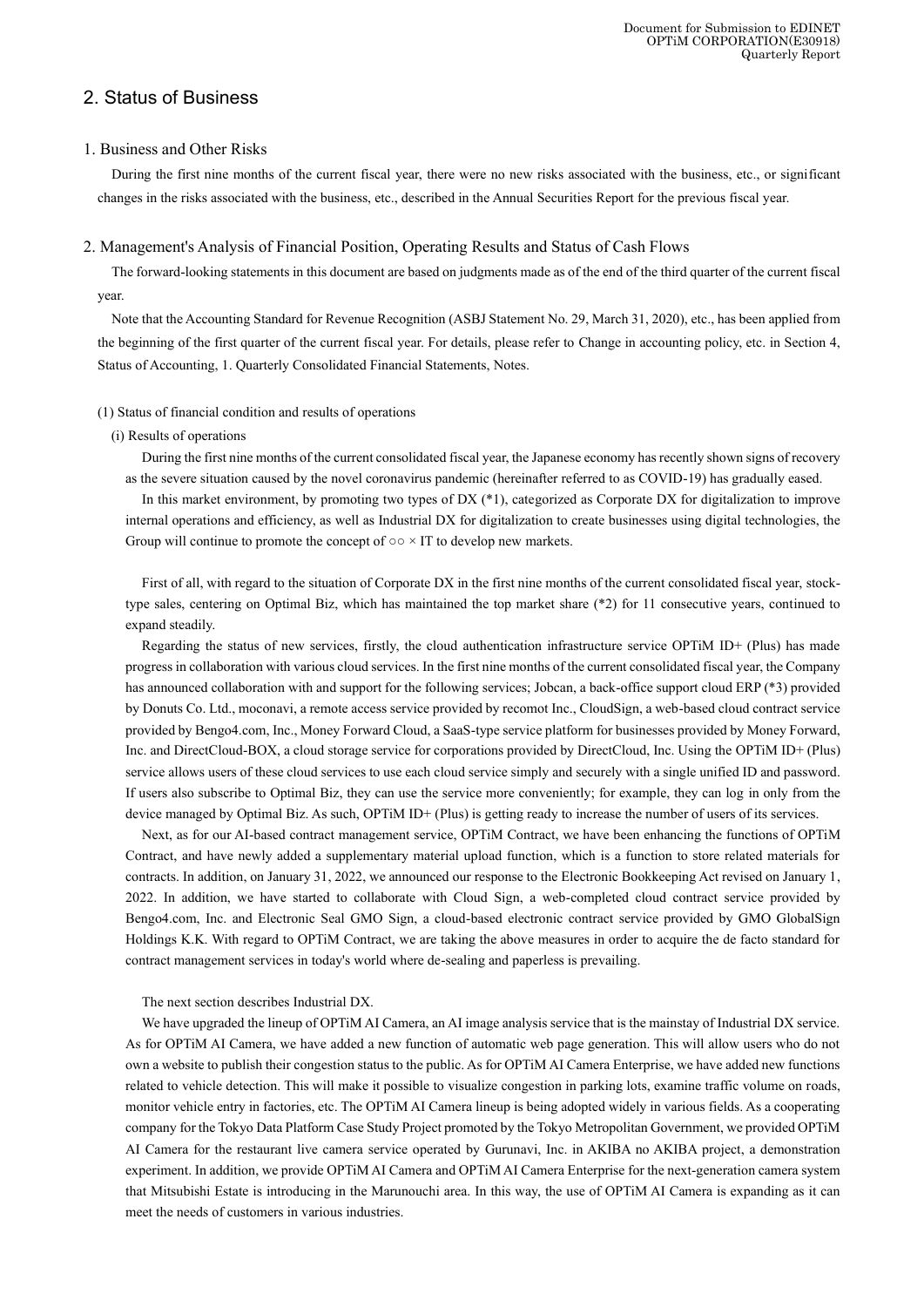In the construction field, OPTiM Geo Scan, a smartphone 3D surveying application, is being introduced mainly by small and medium-sized companies from the perspective of reducing the cost of surveying equipment and shortening surveying time. Thanks to the high evaluation for such features, the system has also been adopted by the Kyushu Regional Development Bureau of the Ministry of Land, Infrastructure, Transport and Tourism for the Digitalization of Disaster Assessment in Kumamoto Prefecture (a project under the jurisdiction of the prefecture).

In the agricultural field, we are preparing to market our agricultural DX services, and we have added new varieties to our new rice products produced in FY2021 of Smart Rice series, which are safe and secure rice grown using AI and drones with reduced use of pesticides, and are marketing them as Smart Rice 2022. In addition, as for the agricultural DX service, we are working on the development of services and other measures to expand sales.

In the medical field, the introduction of the hinotori<sup>TM</sup> Surgical Robot System (hereinafter referred to as hinotori<sup>TM</sup>), the first made-in-Japan robotic assisted surgery system, is being promoted, and the Group continues to support its introduction in terms of software, including the Medicaroid Intelligent Network System (MINS), a platform for the network support system for hinotori<sup>TM</sup>, develop peripheral services, and cooperate in things like enhancement and addition of functions in the current period.

In a research report published by Deloitte Tohmatsu MIC Research Institute Co., Ltd., the Group's AI solutions held the top share in the following eight categories: SaaS sales in SaaS market trends for sales trends by type of offering in FY2020 (FY2019 to FY2021), SaaS usage fee sales (FY2019 to FY2021), SaaS related services sales (FY2019 to FY2021), Sales of agriculture, forestry, and fisheries in sales trend by industry (FY2019 to FY2021),Medical sales (FY2019 to FY2021), Sales of less than 300 employees in sales trend by employee size (FY2019 to FY2021), Maintenance and inspection sales in sales trends by application (FY2019 to FY2021), and Diagnosis aid sales (FY2019 to FY2021) (\*4)

Also, we held an online event called OPTiM INNOVATION 2021 to introduce our activities in various fields, as well as AI and IoT solutions that can be immediately applied to business. This year's event was held under the theme of DX that will change the way you work, with separate dates for each of the multiple industries our Group is involved in. The first session was OPTiM INNOVATION 2021 Construction for the construction industry, the second session was OPTiM INNOVATION 2021 Agri for the agriculture industry, and the third session was OPTiM INNOVATION 2021 Final for the office, retail, manufacturing, and medical industries, which was well received by many participants. By introducing solutions and case studies that realize DX in various industries to the participants of the event, we are promoting the Group's AI and IoT solutions.

As a result, consolidated operating results for the first nine months of the current fiscal year were as follows: net sales of 5,388,904,000 yen (up 12.2% year on year), operating profit of 824,392,000 yen (up 1.7% year on year), ordinary profit of 734,885,000 yen (down 28.2% year on year), and profit attributable to owners of parent of 436,497,000 yen (down 31.4% year on year).

Stock-type sales, centered on licenses, are progressing steadily, and sales of flow-type products are also progressing as planned for the year.

As for the Group's sales structure, sales are heavily weighted toward the second half of the fiscal year primarily due to the fact that stock-type license income is mainly generated through the sale on a monthly billing basis and that the acceptance period for flow-type customized sales tends to be concentrated in the second half of the fiscal year.

- \*1 DX: Digital transformation. The concept is that the penetration of IT will change people's lives for the better in all aspects, meaning that companies will use technology to fundamentally change the performance and scope of their business.
- \*2 Deloitte Tohmatsu MIC Research Institute Co., Ltd., Cloud Services Market Status and Outlook FY2013 Edition, IT Asset Management (including MDM) Market Total Sales, FY2011 to FY2012 Results (Published in 2013)/Collaboration/Contents and Mobile Management Package Software Market Outlook FY2014 Edition, MDM Market Trends, Number of IDs of MDM Shipments (Including SaaS and ASP), FY2013 Results (Published in 2014)/Collaboration/Contents and Mobile Management Package Software Market Outlook, MDM Market Trends, Number of IDs of MDM Shipments (Including SaaS and ASP), FY2014 to FY2017 Results (Published in 2015 to 2018)/Collaboration and Mobile Management Software Market Outlook, MDM Market Trends, Number of IDs of MDM Shipments (Including SaaS and ASP), FY2018 to FY2020 Results and FY2021 Forecast (Published in 2019 to 2021)
- \*3 ERP: Abbreviation for Enterprise Resources Planning. It means a plan to process a company's core information and management resources in an integrated and real-time manner. Today, the term is also used to refer to core business systems that integrate the core business operations of a company for comprehensive management.
- \*4 Source: Deloitte Tohmatsu MIC Research Institute Co., Ltd., Current Status and Future Prospects of the Image Recognition Solution Market Using AI (Deep Learning) [FY2021 Version]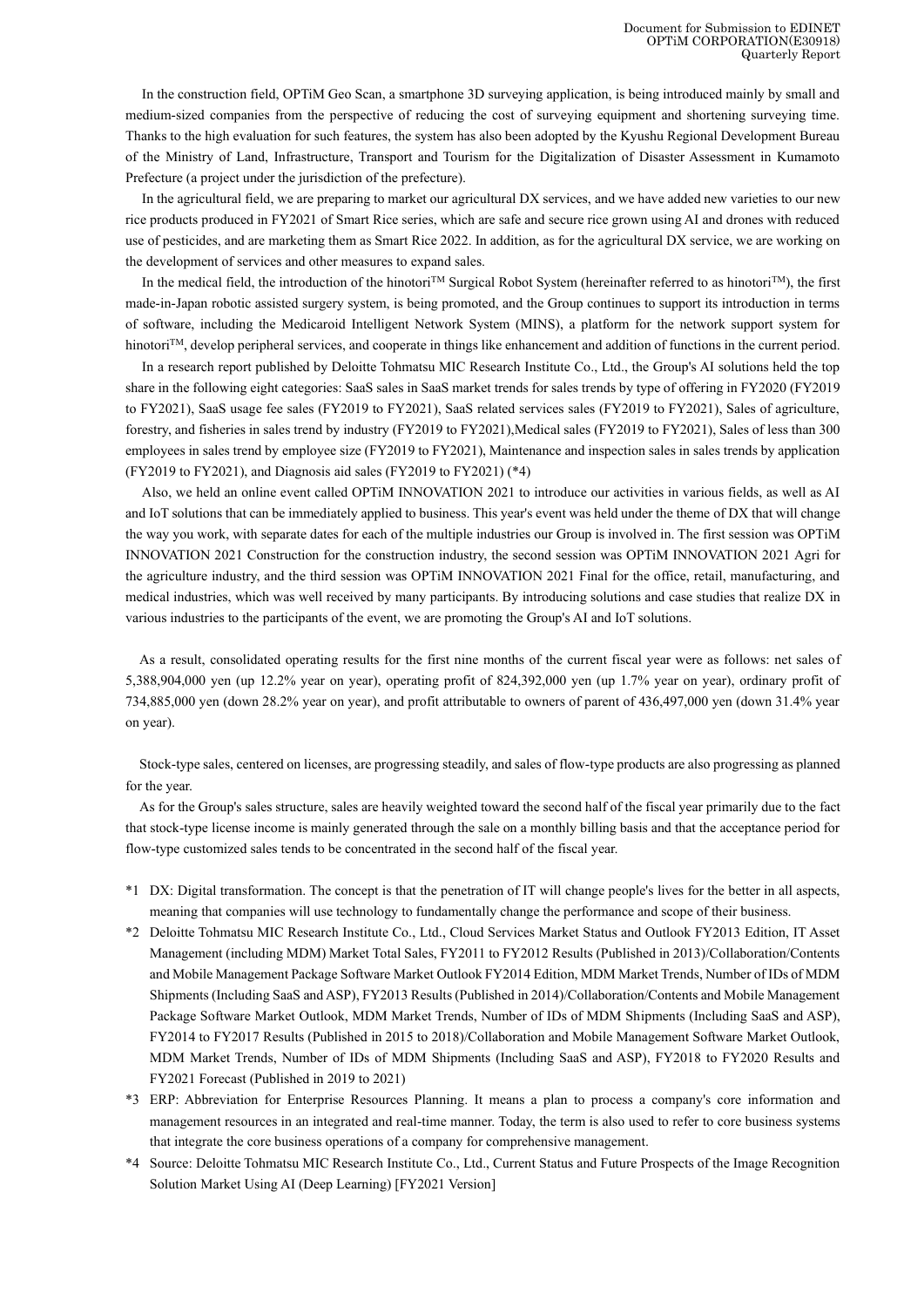#### (ii) Analysis of financial position

(Assets)

The balance of assets at the end of the third quarter of the current consolidated fiscal year was 5,863,124,000 yen, a decrease of 385,781,000 yen from the end of the previous consolidated fiscal year. This was mainly due to an increase of 579,018,000 yen in software, whereas a decrease of 629,908,000 yen in notes and accounts receivable-trade and contract assets. (Liabilities)

The balance of total liabilities at the end of the third quarter of the current consolidated fiscal year was 1,075,097,000 yen, a decrease of 817,920,000 yen from the end of the previous consolidated fiscal year. This was mainly due to a decrease of 264,779,000 yen in notes and accounts payable-trade and 520,536,000 yen in income taxes payable.

(Net assets)

The balance of net assets at the end of the third quarter of the current consolidated fiscal year was 4,788,027,000 yen, an increase of 432,138,000 yen from the end of the previous consolidated fiscal year. This was mainly due to an increase of 436,497,000 yen in retained earnings resulting from profit attributable to owners of parent.

(2) Management policy and strategy, etc.

During the first nine months of the current fiscal year, there were no significant changes to the management policies and strategies, etc., determined by the Group.

### (3) Factual and financial issues to be addressed

During the first nine months of the current fiscal year, there were no significant changes to the issues that the Group must address.

#### (4) Research and development activities

The total amount of our Group's research and development expenses for the first nine months of the current fiscal year was 934,684,000 yen. Note that research and development expenses under selling, general and administrative expenses totaled 862,642,000 yen. This was due to the fact that contract income related to research and development was treated as a deduction from selling, general and administrative expenses.

There were no significant changes in the status of the Group's research and development activities during the first nine months of the current fiscal year.

### (5) Factors that may have a significant impact on operating results

There were no significant changes in the major factors affecting the Group's operating results during the first nine months of the current fiscal year.

#### (6) Analysis of sources of capital and liquidity of funds

(i) Demand for funds

The main demand for working capital in the Group's business activities is for labor and subcontracting costs for research and development investments.

(ii) Financial policy

Cash and cash equivalents at the end of the third quarter of the current fiscal year totaled 649,063,000 yen, or 11.1% of total assets.

The Group conducts research and development activities and capital investment mainly with funds generated from operating activities.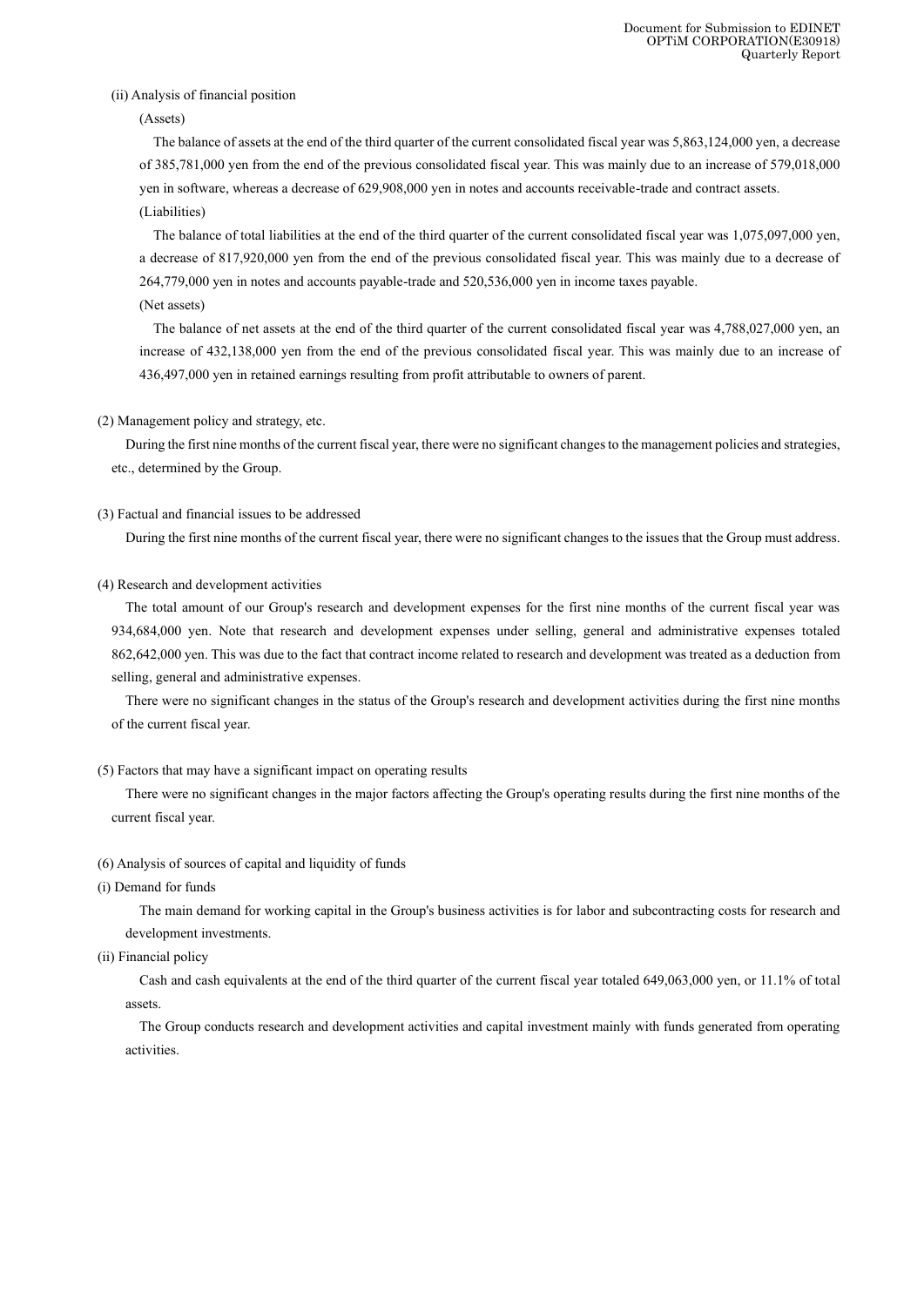# 3. Important Contracts, etc., for Management Purposes

There was no decision or conclusion of any important contract for management, etc. during the third quarter of the current consolidated fiscal year.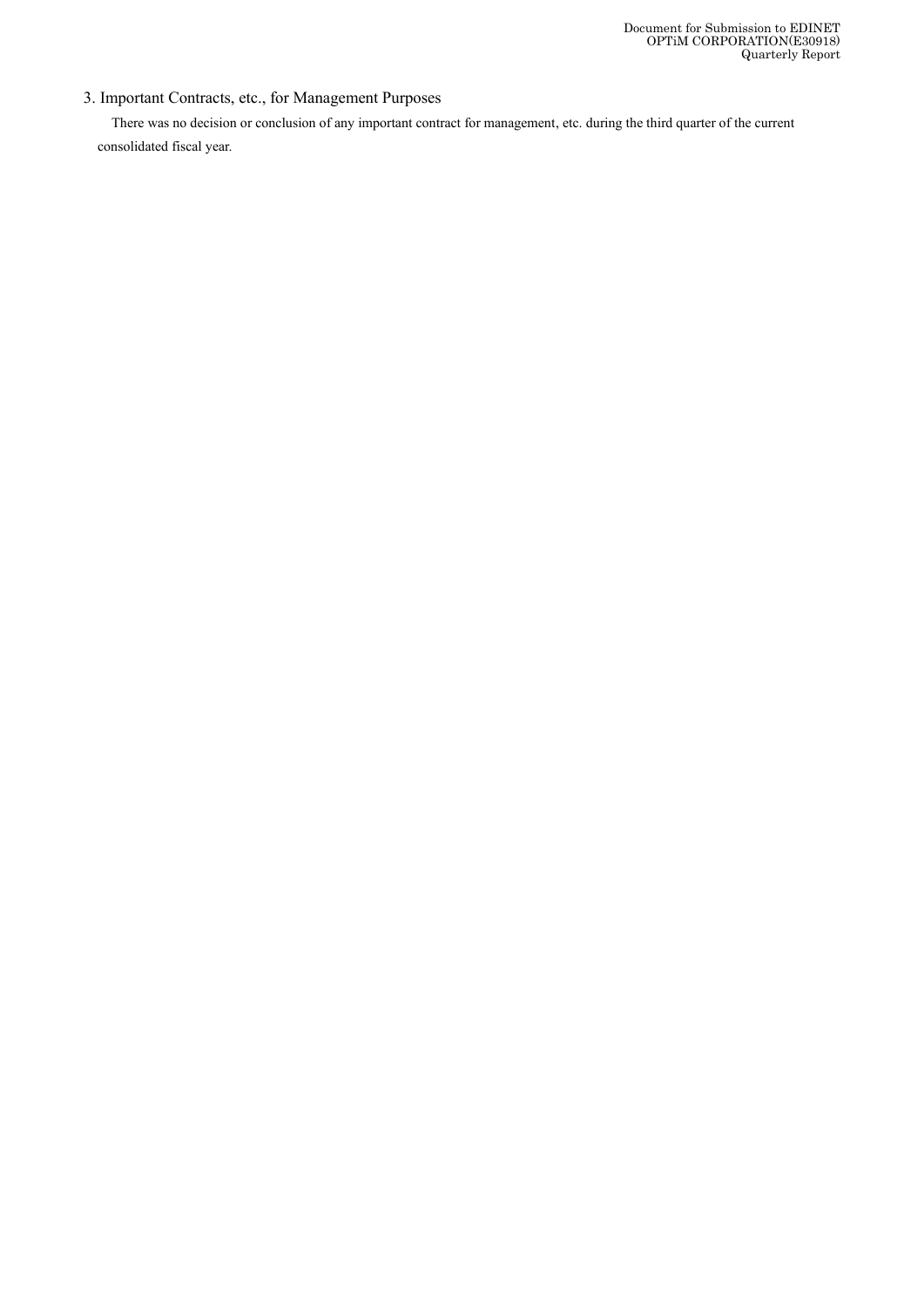# 3. Status of the Submitting Company

# 1. Status of Shares, etc.

- (1) Total number of shares, etc.
	- (i) Total number of shares

| Type         | Total number of shares authorized (shares) |  |
|--------------|--------------------------------------------|--|
| Common stock | 195,712,000                                |  |
| Total        | 195,712,000                                |  |

(ii) Number of issued shares

| Type         | as of the end of the third<br>quarter (shares)<br>(As of December 31,<br>2021) | Number of issued shares Number of issued shares<br>as of the date of<br>submission (shares)<br>(As of February 14,<br>2022) | Name of listed<br>financial instruments<br>exchange or registered<br>and licensed financial<br>instruments business<br>association | Details                                                                                                                                                                                    |
|--------------|--------------------------------------------------------------------------------|-----------------------------------------------------------------------------------------------------------------------------|------------------------------------------------------------------------------------------------------------------------------------|--------------------------------------------------------------------------------------------------------------------------------------------------------------------------------------------|
| Common stock | 55, 138, 272                                                                   | 55,139,520                                                                                                                  | Tokyo Stock<br>Exchange, Inc.<br>(First Section)                                                                                   | The number of shares per<br>unit is 100 shares.<br>This is the standard stock of<br>with full<br>the Company<br>rights<br>voting<br>and<br>no<br>restrictions on the content of<br>rights. |
| Total        | 55,138,272                                                                     | 55,139,520                                                                                                                  |                                                                                                                                    |                                                                                                                                                                                            |

(Note) Number of issued shares as of the date of submission does not include the number of shares issued upon exercise of stock acquisition rights from February 1, 2022, to the date of submission of this quarterly report.

(2) Status of stock acquisition rights, etc.

(i) Details of the stock option plan

Not applicable.

Not applicable.

(3) Status of exercise of bonds with stock acquisition rights subject to exercise price revision, etc.

Not applicable.

(4) Changes in total number of issued shares, share capital, etc.

| Period                                                   | Increase or<br>decrease in the<br>number of<br>issued shares<br>(Shares) | Balance of total<br>number of<br>issued shares<br>(Shares) | Increase or<br>decrease in<br>share capital<br>$(1,000 \text{ yen})$ | Balance of share<br>capital<br>$(1,000 \text{ yen})$ | Increase or<br>decrease in legal<br>capital surplus<br>$(1,000 \text{ yen})$ | Balance of legal<br>capital surplus<br>$(1,000 \text{ yen})$ |
|----------------------------------------------------------|--------------------------------------------------------------------------|------------------------------------------------------------|----------------------------------------------------------------------|------------------------------------------------------|------------------------------------------------------------------------------|--------------------------------------------------------------|
| From October 1, 2021 to<br>December 31, 2021<br>(Note) 1 | 7,584                                                                    | 55,138,272                                                 | 182                                                                  | 443.988                                              | 182                                                                          | 408,488                                                      |

(Note) 1. The increase is due to the exercise of stock acquisition rights.

2. During the period from January 1, 2022 to January 31, 2022, the total number of issued shares increased by 1,248 shares, and share capital and legal capital surplus increased by 29,000 yen respectively due to the exercise of stock acquisition rights.

<sup>(</sup>ii) Status of other stock acquisition rights, etc.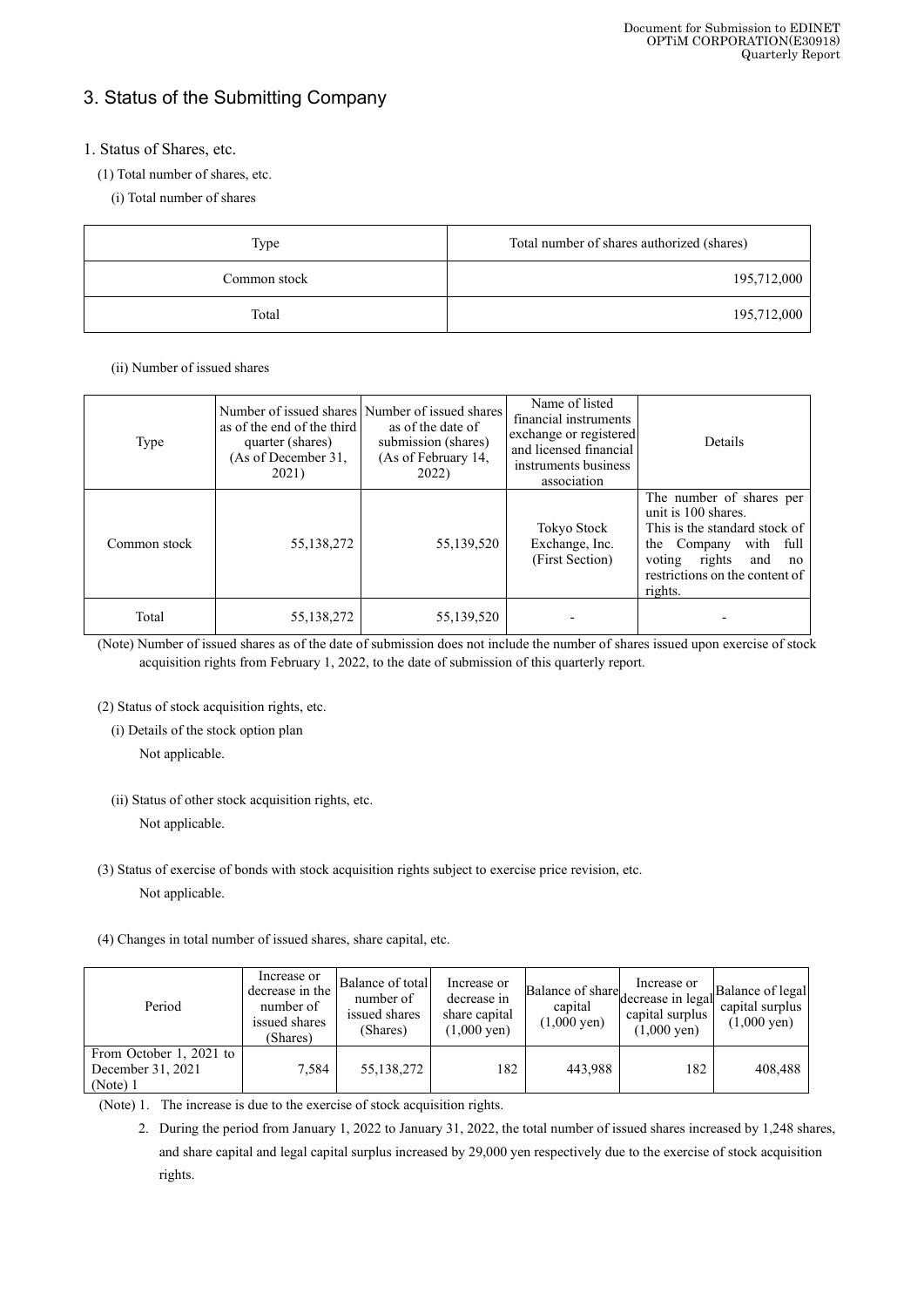### (5) Status of major shareholders

As the quarterly accounting period under review is the third quarter, there is nothing to report.

### (6) Status of voting rights

The Status of Voting Rights as of the end of the third quarter of the current fiscal year is based on the shareholders' register as of the most recent record date (September 30 2021), as the Company is unable to confirm the details of the shareholders' register thus is unable to provide the information.

### (i) Number of issued shares

|                                                                |                                                               |                        | As of December 31, 2021                |
|----------------------------------------------------------------|---------------------------------------------------------------|------------------------|----------------------------------------|
| Classification                                                 | Number of shares<br>(Shares)                                  | Number of voting right | Details                                |
| Shares without voting right                                    |                                                               |                        |                                        |
| Shares with restricted voting rights<br>(Treasury stock, etc.) |                                                               |                        |                                        |
| Shares with restricted voting rights<br>(Other)                |                                                               |                        |                                        |
| Shares with full voting rights<br>(Treasury stock, etc.)       | (Shares owned by the<br>Company)<br>Common<br>89,300<br>stock |                        |                                        |
| Shares with full voting rights (Other)                         | Common stock<br>55,009,900                                    | 550,099                |                                        |
| Shares less than a basic unit                                  | Common stock<br>31,488                                        |                        | Shares less than one unit (100 shares) |
| Total number of issued shares                                  | 55,130,688                                                    |                        |                                        |
| Total number of voting rights of<br>shareholders               |                                                               | 550,099                |                                        |

(ii) Treasury stock, etc.

| As of December 31, 2021                                                |                                            |                                                                               |                                                                                      |                                  |                                                                                                   |
|------------------------------------------------------------------------|--------------------------------------------|-------------------------------------------------------------------------------|--------------------------------------------------------------------------------------|----------------------------------|---------------------------------------------------------------------------------------------------|
| Owner's name                                                           | Owner's address                            | The number of<br>shares owned<br>under the name<br>of the Company<br>(Shares) | The number of<br>shares owned<br>under the name<br>of other<br>companies<br>(Shares) | Total shares<br>held<br>(Shares) | Ratio of the<br>number of<br>shares owned to<br>the total<br>number of<br>issued shares<br>$(\%)$ |
| (Shares)<br>the<br>owned<br>by<br>Company)<br><b>OPTIM CORPORATION</b> | Honjo-machi, Saga City,<br>Saga Prefecture | 89,300                                                                        |                                                                                      | 89,300                           | 0.16                                                                                              |
| Total                                                                  |                                            | 89,300                                                                        |                                                                                      | 89,300                           | 0.16                                                                                              |

# 2. Status of Officers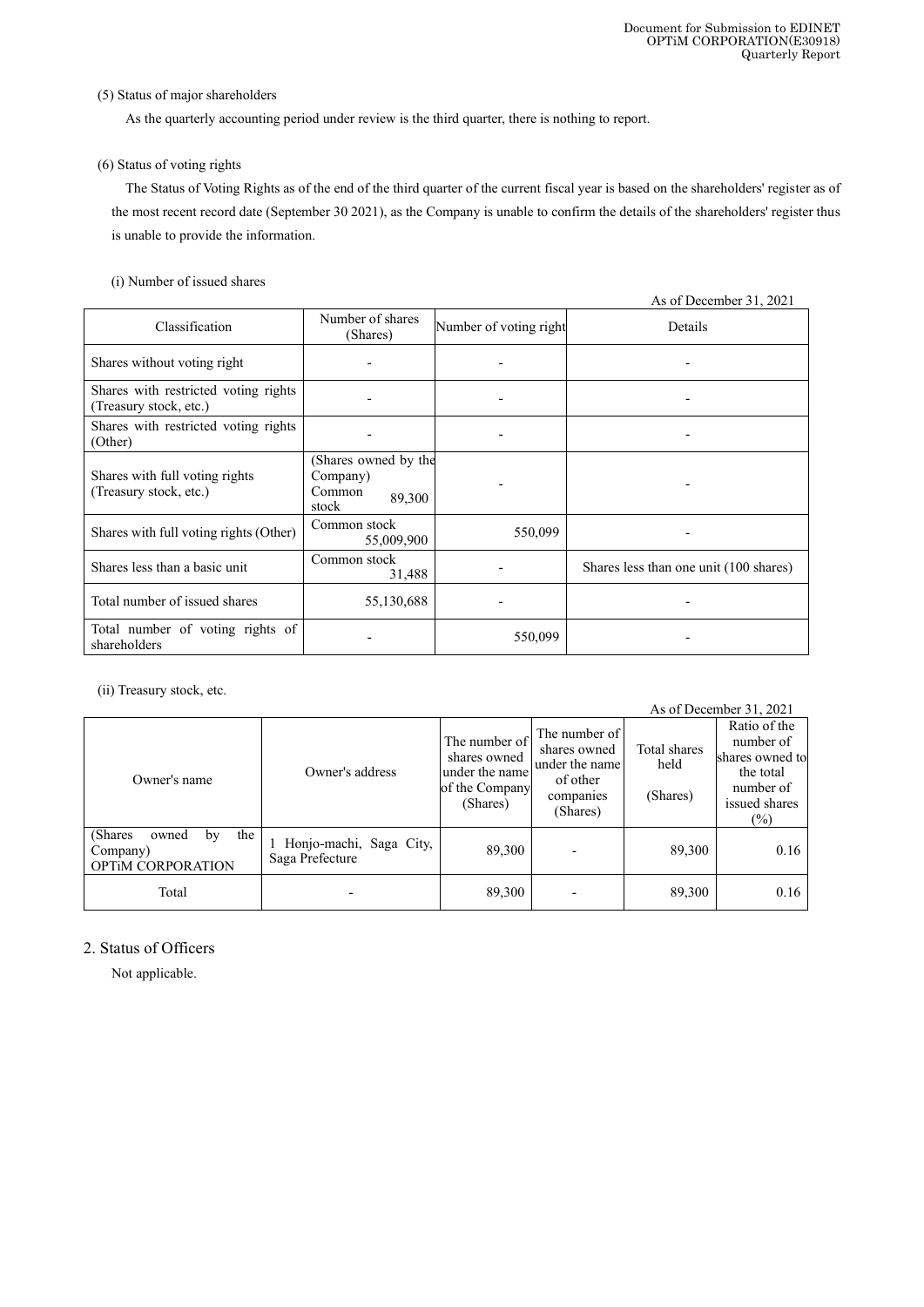# 4. Status of Accounting

### 1. Method of preparation of quarterly consolidated financial statements

The Company's quarterly consolidated financial statements are prepared in accordance with the Regulations Concerning Terminology, Forms and Preparation Methods of Quarterly Consolidated Financial Statements. (Cabinet Office Ordinance No. 64, 2007).

### 2. Audit certification

The Company received a quarterly review of its quarterly consolidated financial statements for the third quarter (October 1, 2021 to December 31, 2021) and the first nine months of the current fiscal year (April 1, 2021 to December 31, 2021) by Grant Thornton Taiyo LLC under the provisions of Article 193-2, paragraph 1 of the Financial Instruments and Exchange Act.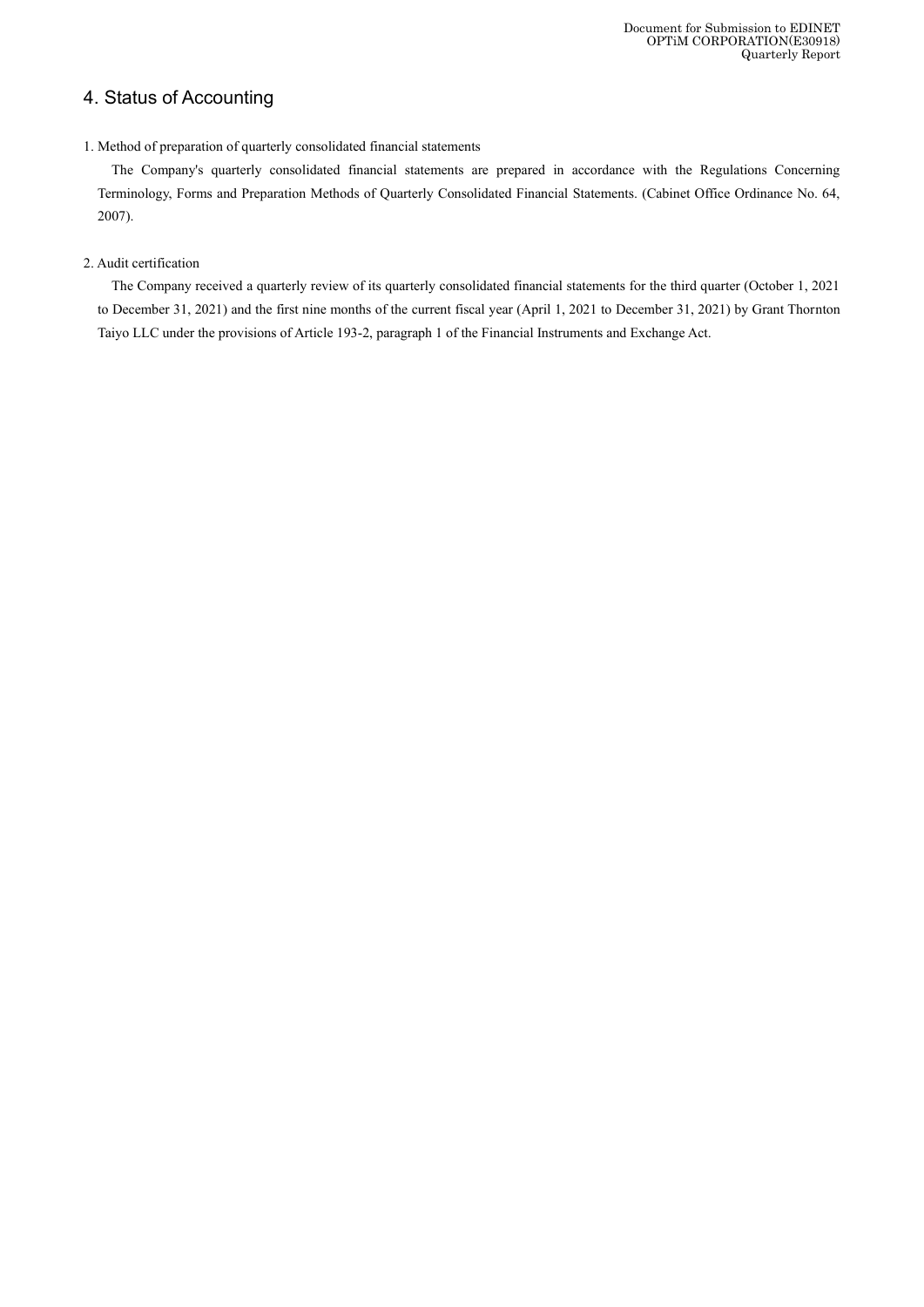# 1. Quarterly Consolidated Financial Statements

(1) Quarterly Consolidated Balance Sheets

|                                                               |                        | $(1,000 \text{ yen})$     |
|---------------------------------------------------------------|------------------------|---------------------------|
|                                                               | (As of March 31, 2021) | (As of December 31, 2021) |
| Assets                                                        |                        |                           |
| Current assets                                                |                        |                           |
| Cash and deposits                                             | 1,453,676              | 649,063                   |
| Notes and accounts receivable - trade                         | 1,807,181              |                           |
| Notes and accounts receivable - trade, and contract<br>assets |                        | 1,177,272                 |
| Inventories                                                   | 101,376                | 146,960                   |
| Other                                                         | 153,079                | 278,099                   |
| Total current assets                                          | 3,515,313              | 2,251,395                 |
| Non-current assets                                            |                        |                           |
| Property, plant and equipment                                 | 253,562                | 144,823                   |
| Intangible assets                                             |                        |                           |
| Software                                                      | 671,005                | 1,250,023                 |
| Software in progress                                          | 131,510                | 203,670                   |
| Other                                                         | 17,157                 | 12,223                    |
| Total intangible assets                                       | 819,673                | 1,465,917                 |
| Investments and other assets                                  |                        |                           |
| Leasehold and guarantee deposits                              | 336,116                | 665,091                   |
| Deferred tax assets                                           | 636,647                | 602,474                   |
| Other                                                         | 687,592                | 733,423                   |
| Total investments and other assets                            | 1,660,356              | 2,000,988                 |
| Total non-current assets                                      | 2,733,593              | 3,611,729                 |
| <b>Total</b> assets                                           | 6,248,906              | 5,863,124                 |
| Liabilities                                                   |                        |                           |
| Current liabilities                                           |                        |                           |
| Notes and accounts payable - trade                            | 612,195                | 347,416                   |
| Short-term borrowings                                         | 17,150                 | 17,150                    |
| Income taxes payable                                          | 531,856                | 11,320                    |
| Provision for bonuses                                         | 135,322                | 148,915                   |
| Other provisions                                              | 23,054                 | 17,335                    |
| Asset retirement obligations                                  |                        | 55,248                    |
| Other                                                         | 511,495                | 472,455                   |
| Total current liabilities                                     | 1,831,074              | 1,069,841                 |
| Non-current liabilities                                       |                        |                           |
| Asset retirement obligations                                  | 61,943                 | 5,255                     |
| Total non-current liabilities                                 | 61,943                 | 5,255                     |
| <b>Total liabilities</b>                                      | 1,893,017              | 1,075,097                 |
| Net assets                                                    |                        |                           |
| Shareholders' equity                                          |                        |                           |
| Share capital                                                 | 443,749                | 443,988                   |
| Capital surplus                                               | 727,880                | 728,120                   |
| Retained earnings                                             | 3,110,494              | 3,546,991                 |
| Treasury shares                                               | (75, 272)              | (75,272)                  |
| Total shareholders' equity                                    | 4,206,852              | 4,643,828                 |
| Accumulated other comprehensive income                        |                        |                           |
| Valuation difference on available-for-sale securities         | 52,861                 | 52,861                    |
| Total accumulated other comprehensive income                  | 52,861                 | 52,861                    |
| Non-controlling interests                                     | 96,175                 | 91,337                    |
| Total net assets                                              | 4,355,888              | 4,788,027                 |
| Total liabilities and net assets                              | 6,248,906              | 5,863,124                 |
|                                                               |                        |                           |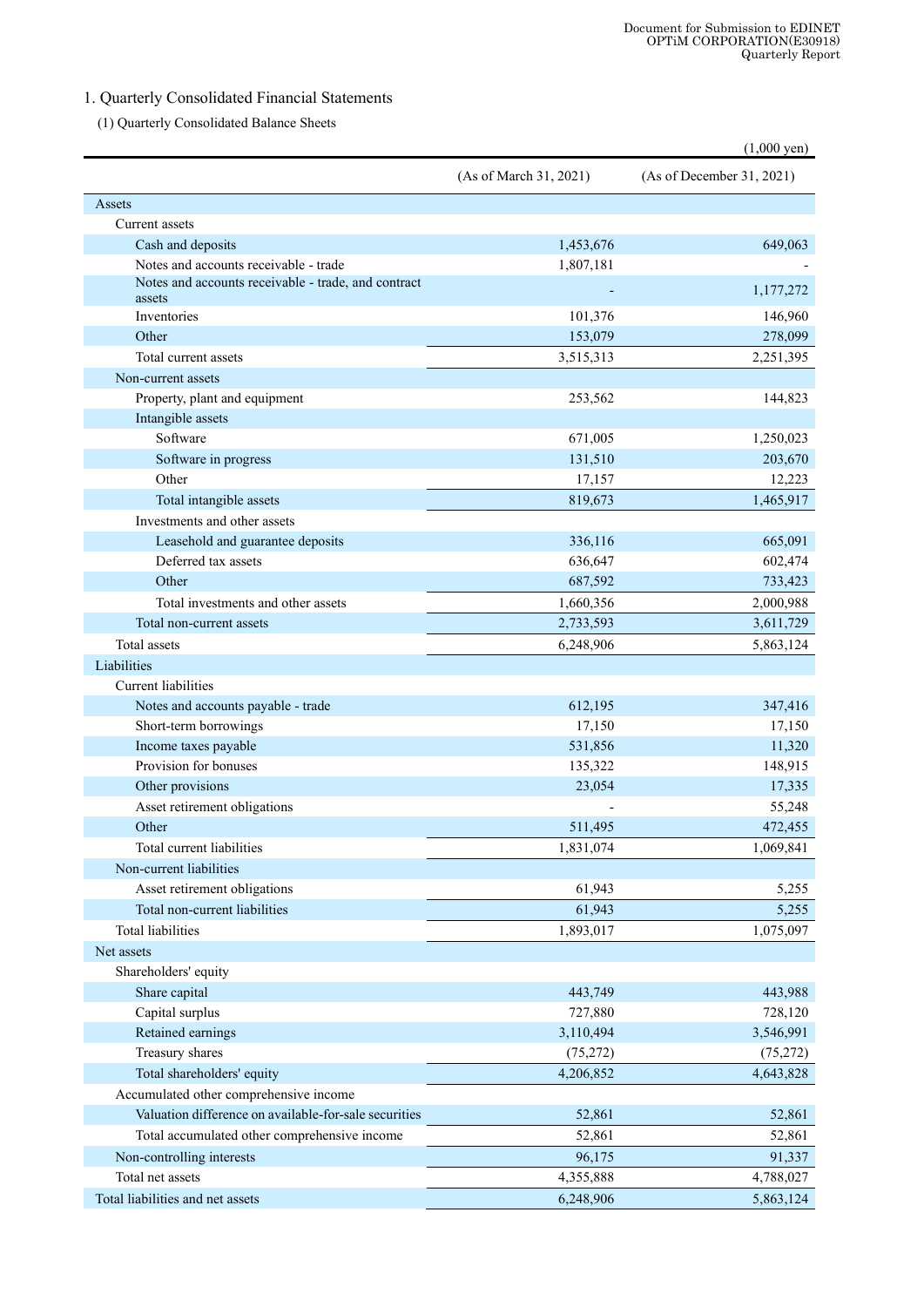(2) Quarterly Consolidated Statements of Income and Comprehensive Income

Quarterly Consolidated Statements of Income

For the nine months

|                                                                |                                                | $(1,000 \text{ yen})$                          |
|----------------------------------------------------------------|------------------------------------------------|------------------------------------------------|
|                                                                | For the nine months ended<br>December 31, 2020 | For the nine months ended<br>December 31, 2021 |
| Net sales                                                      | 4,802,062                                      | 5,388,904                                      |
| Cost of sales                                                  | 1,773,675                                      | 2,349,013                                      |
| Gross profit                                                   | 3,028,387                                      | 3,039,890                                      |
| Selling, general and administrative expenses                   | 2,217,502                                      | 2,215,498                                      |
| Operating profit                                               | 810,885                                        | 824,392                                        |
| Non-operating income                                           |                                                |                                                |
| Interest income                                                | 54                                             | $\mathfrak{Z}$                                 |
| Commission income                                              | 92,630                                         | $\Omega$                                       |
| Insurance claim income                                         | 1,336                                          | 6,913                                          |
| Subsidy income                                                 |                                                | 269                                            |
| Gain on investments in investment partnerships                 | 125,946                                        | $\blacksquare$                                 |
| Consumption tax gain                                           |                                                | 14,410                                         |
| Miscellaneous income                                           | 6,488                                          | 4,057                                          |
| Total non-operating income                                     | 226,456                                        | 25,656                                         |
| Non-operating expenses                                         |                                                |                                                |
| Foreign exchange losses                                        | 2,901                                          | 45                                             |
| Loss on retirement of non-current assets                       |                                                | 2,802                                          |
| Share of loss of entities accounted for using equity<br>method | 10,957                                         | 112,008                                        |
| Loss on investments in investment partnerships                 |                                                | 164                                            |
| Miscellaneous losses                                           | 15                                             | 141                                            |
| Total non-operating expenses                                   | 13,874                                         | 115,162                                        |
| Ordinary profit                                                | 1,023,467                                      | 734,885                                        |
| Profit before income taxes                                     | 1,023,467                                      | 734,885                                        |
| Income taxes - current                                         | 346,927                                        | 264,852                                        |
| Income taxes - deferred                                        | 39,610                                         | 34,173                                         |
| Total income taxes                                             | 386,538                                        | 299,025                                        |
| Profit                                                         | 636,928                                        | 435,859                                        |
| Profit (loss) attributable to non-controlling interests        | 673                                            | (637)                                          |
| Profit attributable to owners of parent                        | 636,254                                        | 436,497                                        |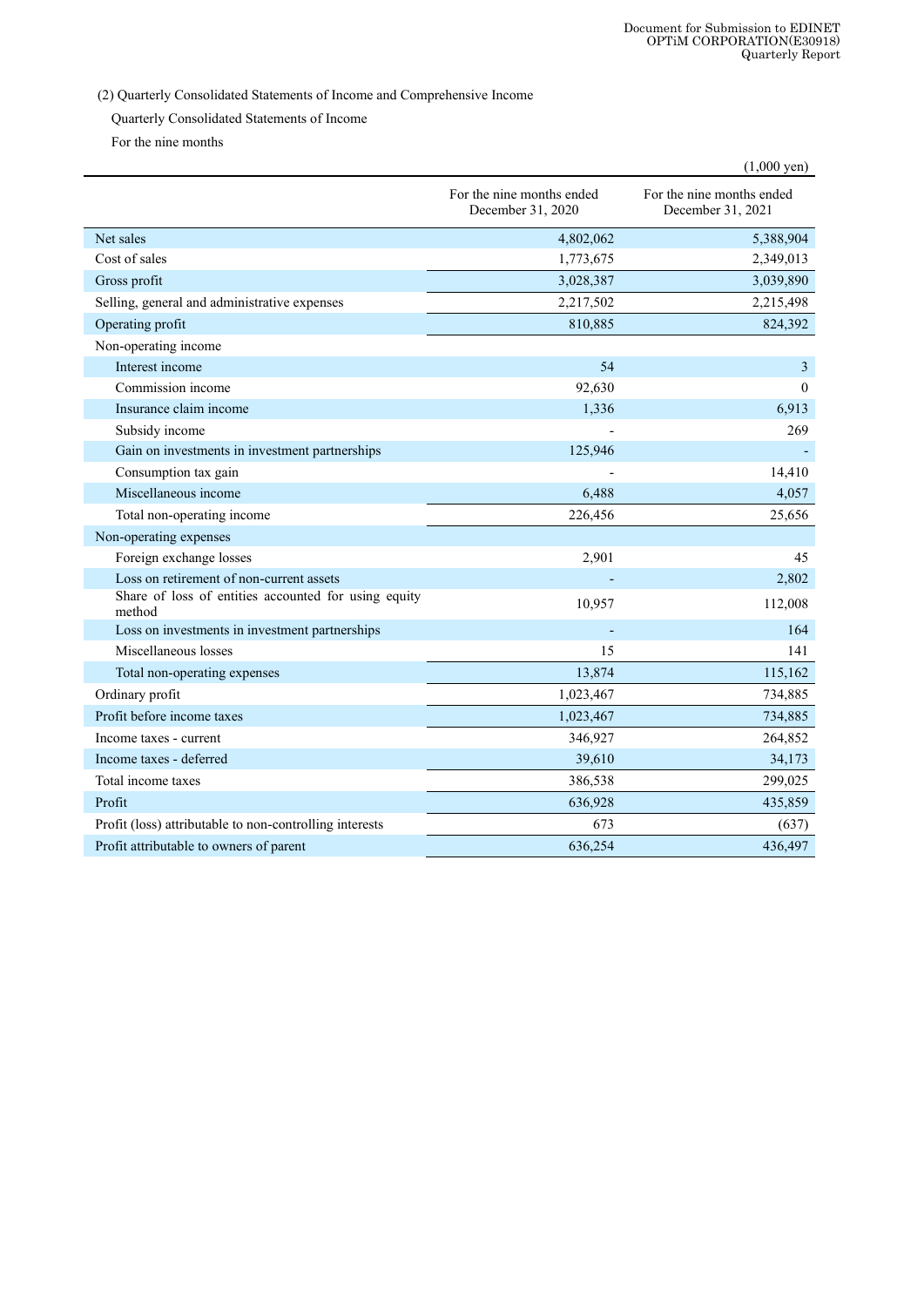## Quarterly Consolidated Statements of Comprehensive Income

For the nine months

|                                                                   |                                                | $(1,000 \text{ yen})$                          |
|-------------------------------------------------------------------|------------------------------------------------|------------------------------------------------|
|                                                                   | For the nine months ended<br>December 31, 2020 | For the nine months ended<br>December 31, 2021 |
| Profit                                                            | 636,928                                        | 435,859                                        |
| Comprehensive income                                              | 636,928                                        | 435,859                                        |
| Comprehensive income attributable to                              |                                                |                                                |
| Comprehensive income attributable to owners of parent             | 636,254                                        | 436,497                                        |
| Comprehensive income attributable to non-controlling<br>interests | 673                                            | (637)                                          |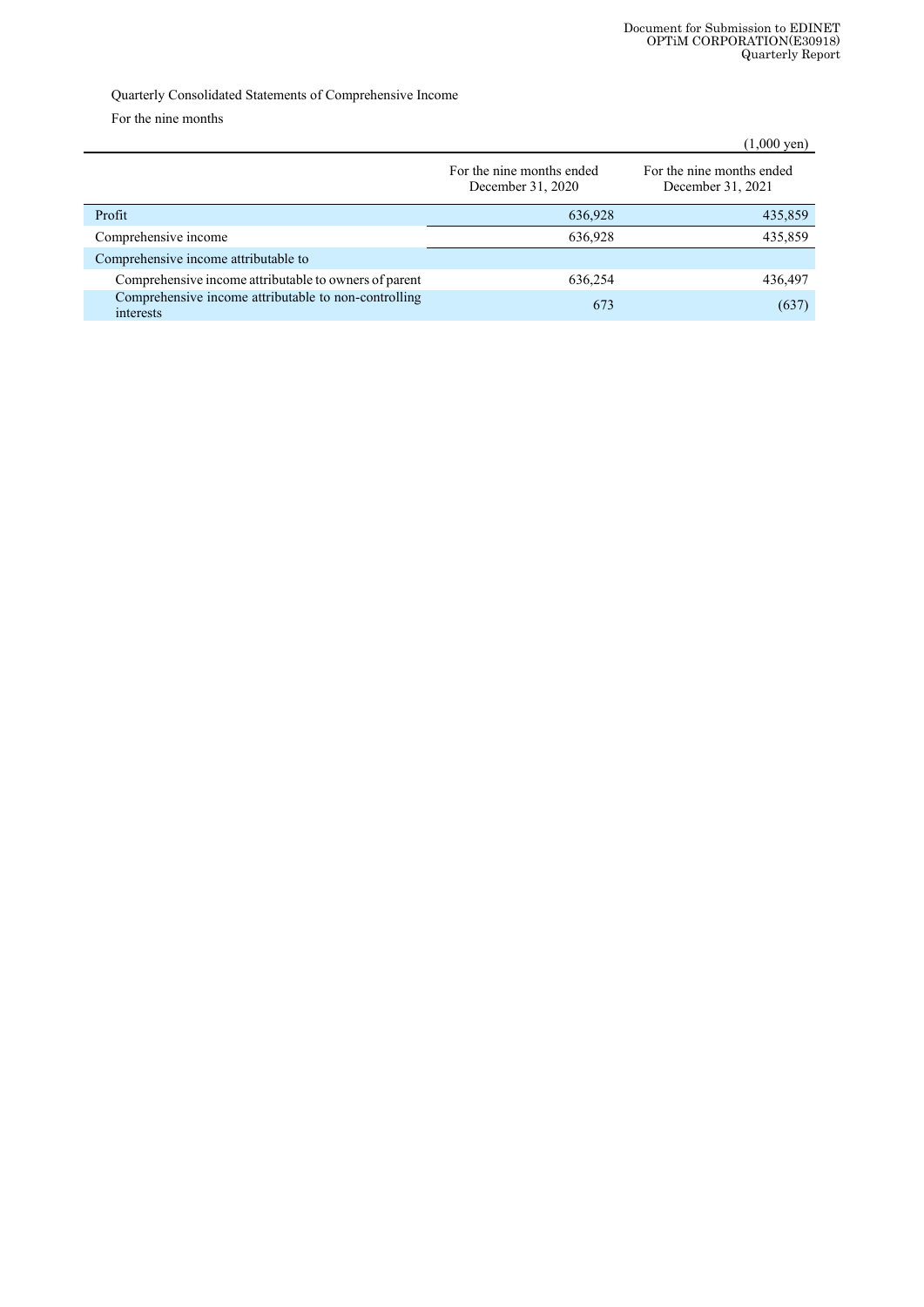[Notes]

(Change in the scope of consolidation or application of the equity method)

(1) Significant changes in the scope of application of the equity method

Effective from the first quarter of the current fiscal year, the newly established DXGoGo Inc., has been included in the scope of application of the equity method.

Effective from the third quarter of the current fiscal year, the newly invested Net Resource Management, Inc. is included in the scope of application of the equity method.

(Change in accounting policy, etc.)

(Application of Accounting Standard for Revenue Recognition, etc.)

The Company has adopted "Accounting Standard for Revenue Recognition" (ASBJ Statement No. 29, March 31, 2020, hereinafter referred to as "Revenue Recognition Accounting Standard") and other related standards from the beginning of the first quarter of the current fiscal year, and it will recognize revenue at the amount expected to be received in exchange for the promised goods or services when control of the goods or services is transferred to the customer.

Regarding the application of the Revenue Recognition Accounting Standard, etc., the Company followed the transitional treatment prescribed in the proviso of Paragraph 84 of the Revenue Recognition Accounting Standard and calculated the cumulative effect of retroactively applying the new accounting policy prior to the beginning of the first quarter of the current consolidated fiscal year, but there was no such cumulative effect and no impact on profit and loss for the first nine months of the current consolidated fiscal year.

Due to the application of the Revenue Recognition Accounting Standard, notes and accounts receivable-trade, which was included in current assets in the consolidated balance sheet for the previous fiscal year, is now included in notes, accounts receivable-trade and contract assets from the first quarter of the current fiscal year. In accordance with the transitional treatment prescribed in Paragraph 89-2 of the Revenue Recognition Accounting Standard, the Company has not made any reclassifications based on the new presentation method for the previous consolidated fiscal year.

In accordance with the transitional treatment prescribed in Paragraph 28-15 of the Accounting Standard for Quarterly Financial Reporting (ASBJ Statement No. 12, March 31, 2020), information on revenues from contracts with customers for the nine months ended December 31, 2020 has not been broken down.

#### (Changes in accounting estimates)

(Changes in the useful lives of tangible fixed assets)

During the second quarter of the current consolidated fiscal year, we decided to relocate the Tokyo head office. As a result of the relocation, the useful lives of fixed assets that will no longer be available for use have been reduced and this change will be applied proactively.

As a result of this change, each of operating profit, ordinary profit, and profit (loss) before income taxes for the first nine months of the current consolidated fiscal year decreased by 65,543,000 yen compared to the amounts based on the previous method.

#### (Additional information)

#### (Application of Accounting Standard for Fair Value Measurement)

The Company has applied the Accounting Standard for Fair Value Measurement (ASBJ Statement No. 30, July 4, 2019; hereinafter referred to as the Fair Value Measurement Accounting Standard), etc., from the beginning of the first quarter of the current fiscal year and will apply the new accounting policy prescribed by the Fair Value Measurement Accounting Standard, etc., prospectively in accordance with the transitional treatment prescribed in Paragraph 19 of the Fair Value Measurement Accounting Standard and Paragraph 44-2 of the Accounting Standard for Financial Instruments (ASBJ Statement No. 10, July 4, 2019). There is no impact on the quarterly consolidated financial statements, as the Company does not hold any financial instruments whose fair value is used as the value on the quarterly consolidated balance sheet.

#### (Accounting estimate for the impact of the spread of the new coronavirus)

During the first nine months of the current fiscal year, there were no significant changes from the Additional Information described in the Annual Securities Report for the previous fiscal year.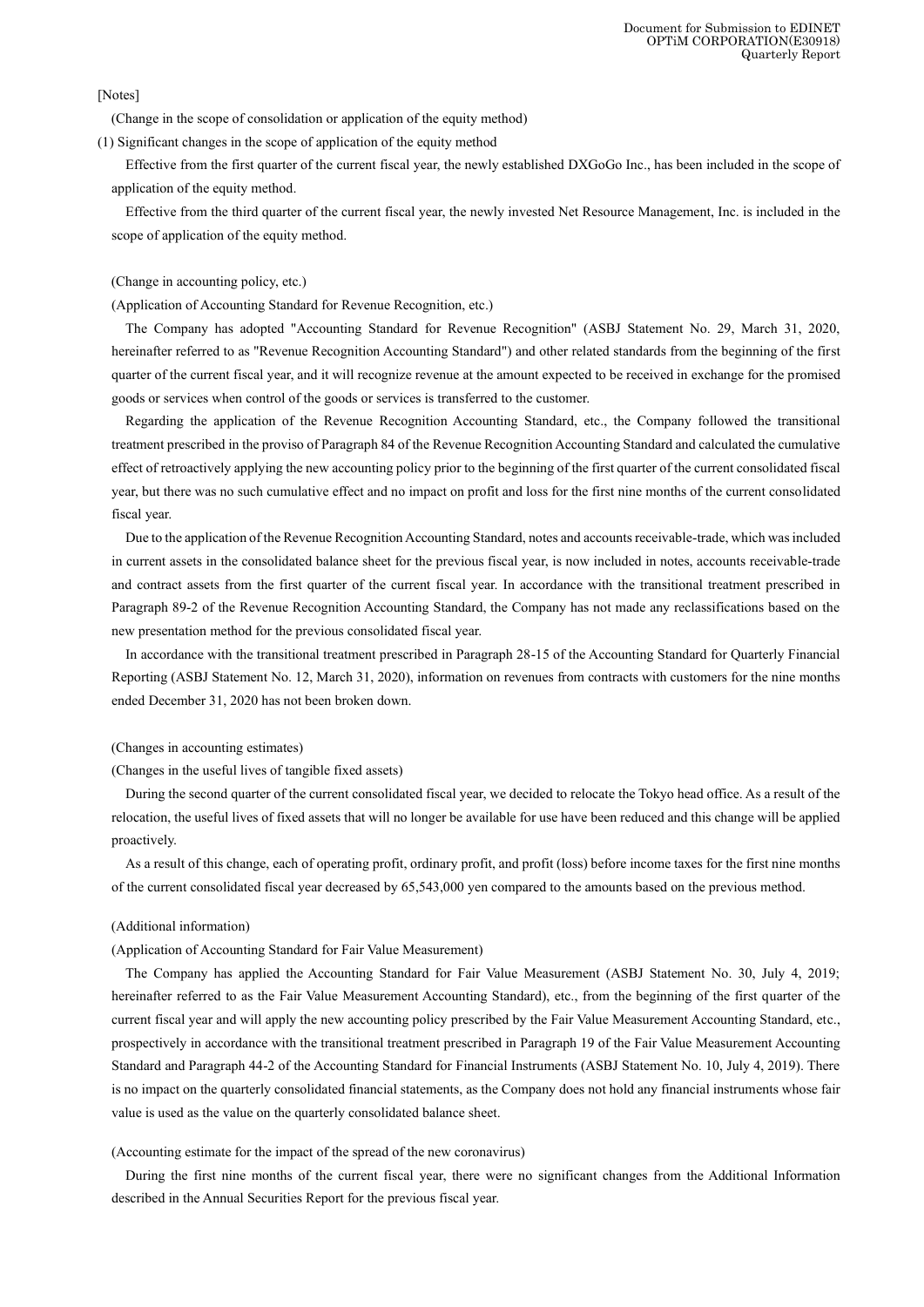(Matters related to quarterly consolidated statements of cash flows)

Consolidated statements of cash flows for the first nine months of the current fiscal year have not been prepared. Depreciation and amortization (including amortization related to intangible assets excluding goodwill) and amortization of goodwill for the first nine months of the current fiscal year are as follows.

|                                          | For the nine months ended<br>December 31, 2020 | For the nine months ended<br>December 31, 2021 |
|------------------------------------------|------------------------------------------------|------------------------------------------------|
| Depreciation and amortization<br>expense | 101,296,000 yen                                | 297,119,000 yen                                |
| Amortization of goodwill                 | 648,000 yen                                    | 4,934,000 yen                                  |

(Segment information, etc.)

[Segment information]

I For the nine months ended December 31, 2020

Since the Group's only business is the license sales and maintenance support service (Optimal) business, this information is omitted.

II For the nine months ended December 31, 2021

Since the Group's only business is the license sales and maintenance support service (Optimal) business, this information is omitted.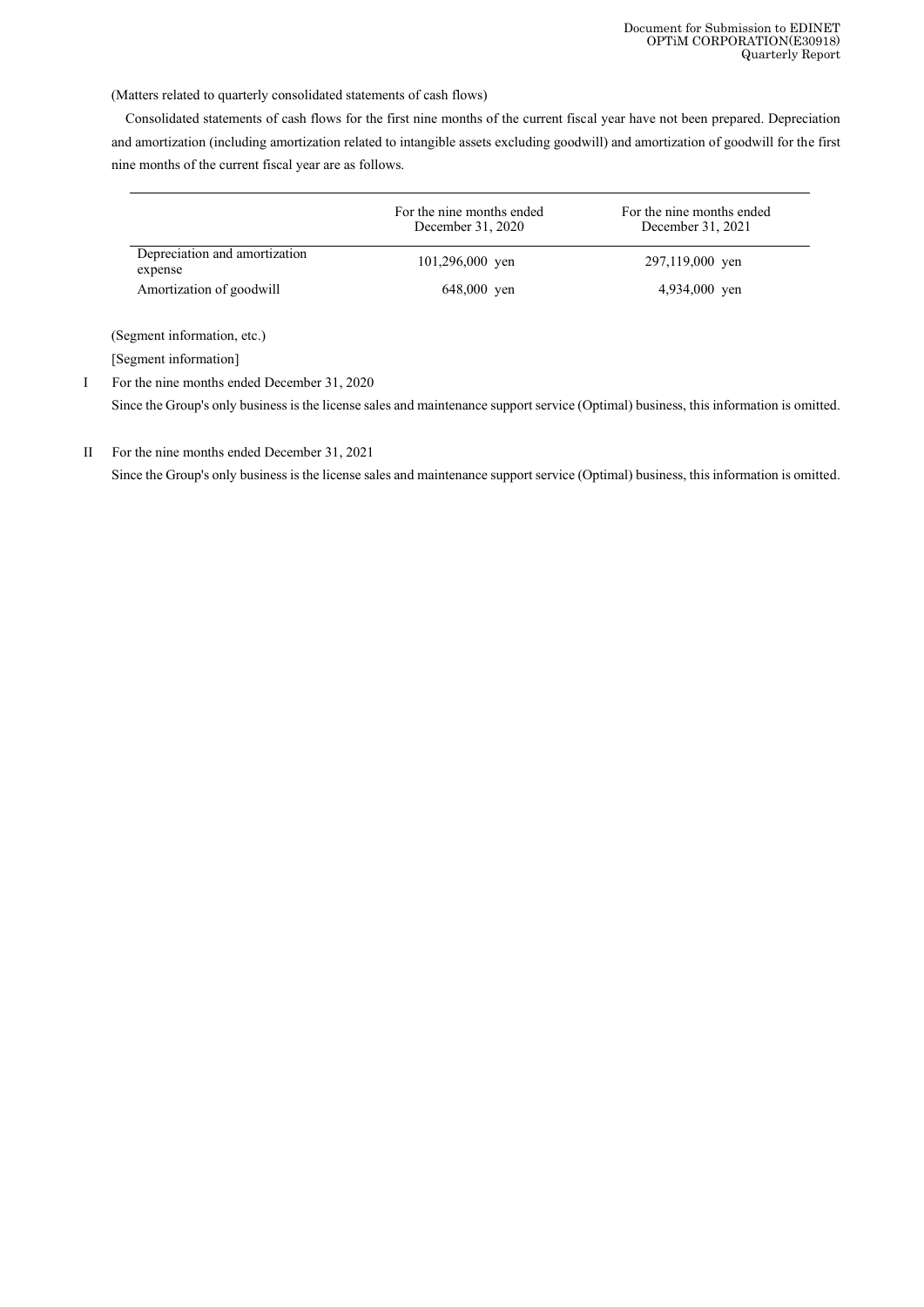(Matters related to revenue recognition)

Disaggregated information on revenue from contracts with major customers is as follows.

For the nine months ended December 31, 2021

|                                       | $(1,000 \text{ yen})$ |
|---------------------------------------|-----------------------|
|                                       | Amount                |
| Stock-type income                     | 4,373,109             |
| Flow-type income                      | 1,015,794             |
| Revenue from contracts with customers | 5,388,904             |
| Sales from external customers         | 5,388,904             |

(Per share information)

Basic earnings per share and the basis for its calculation, as well as diluted earnings per share and the basis for its calculation, are as follows.

| Item                                                                                                                                                                                                          | For the nine months ended<br>December 31, 2020 | For the nine months ended<br>December 31, 2021 |
|---------------------------------------------------------------------------------------------------------------------------------------------------------------------------------------------------------------|------------------------------------------------|------------------------------------------------|
| (1) Basic earnings per share                                                                                                                                                                                  | 11.56 yen                                      | 7.93 yen                                       |
| (Basis for calculation)                                                                                                                                                                                       |                                                |                                                |
| Profit attributable to owners of parent $(1,000 \text{ yen})$                                                                                                                                                 | 636,254                                        | 436,497                                        |
| Amount not attributable to common shareholders (1,000)<br>yen)                                                                                                                                                |                                                |                                                |
| Net income attributable to owners of the parent related to<br>common stock (1,000 yen)                                                                                                                        | 636,254                                        | 436,497                                        |
| Average number of shares of common stock during the<br>period (shares)                                                                                                                                        | 55,038,371                                     | 55,042,989                                     |
| (2) Diluted earnings per share                                                                                                                                                                                | 11.48 yen                                      | 7.87 yen                                       |
| (Basis for calculation)                                                                                                                                                                                       |                                                |                                                |
| Adjustment to profit attributable to owners of parent<br>$(1,000 \text{ yen})$                                                                                                                                |                                                |                                                |
| Increase in the number of common stocks (shares)                                                                                                                                                              | 407,727                                        | 398,994                                        |
| Summary of dilutive shares not included in the calculation of<br>diluted earnings per share due to the absence of dilutive effects,<br>but with significant changes on the end of the previous fiscal<br>year |                                                |                                                |

(Significant subsequent events)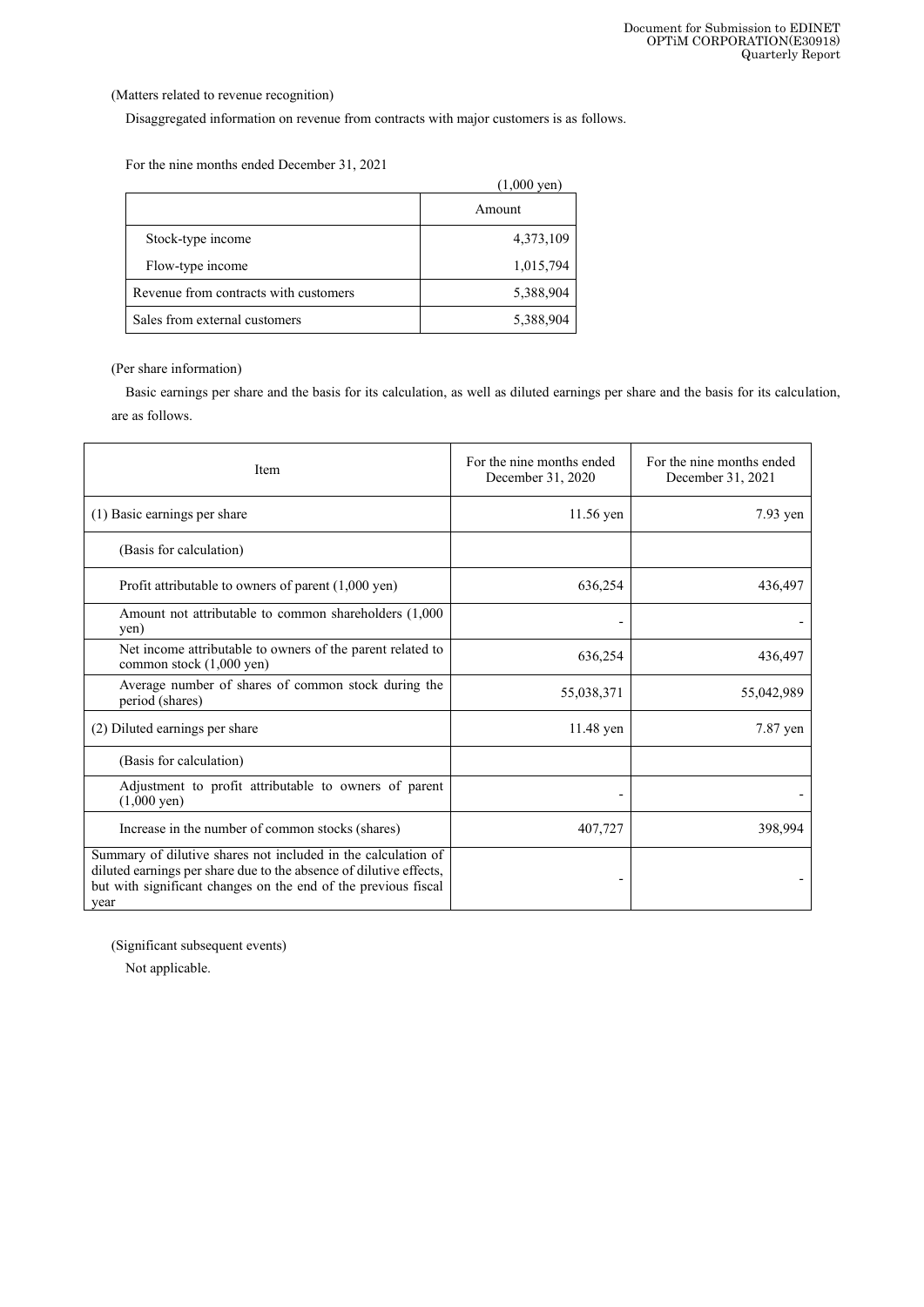Document for Submission to EDINET OPTiM CORPORATION(E30918) Quarterly Report

2 . Other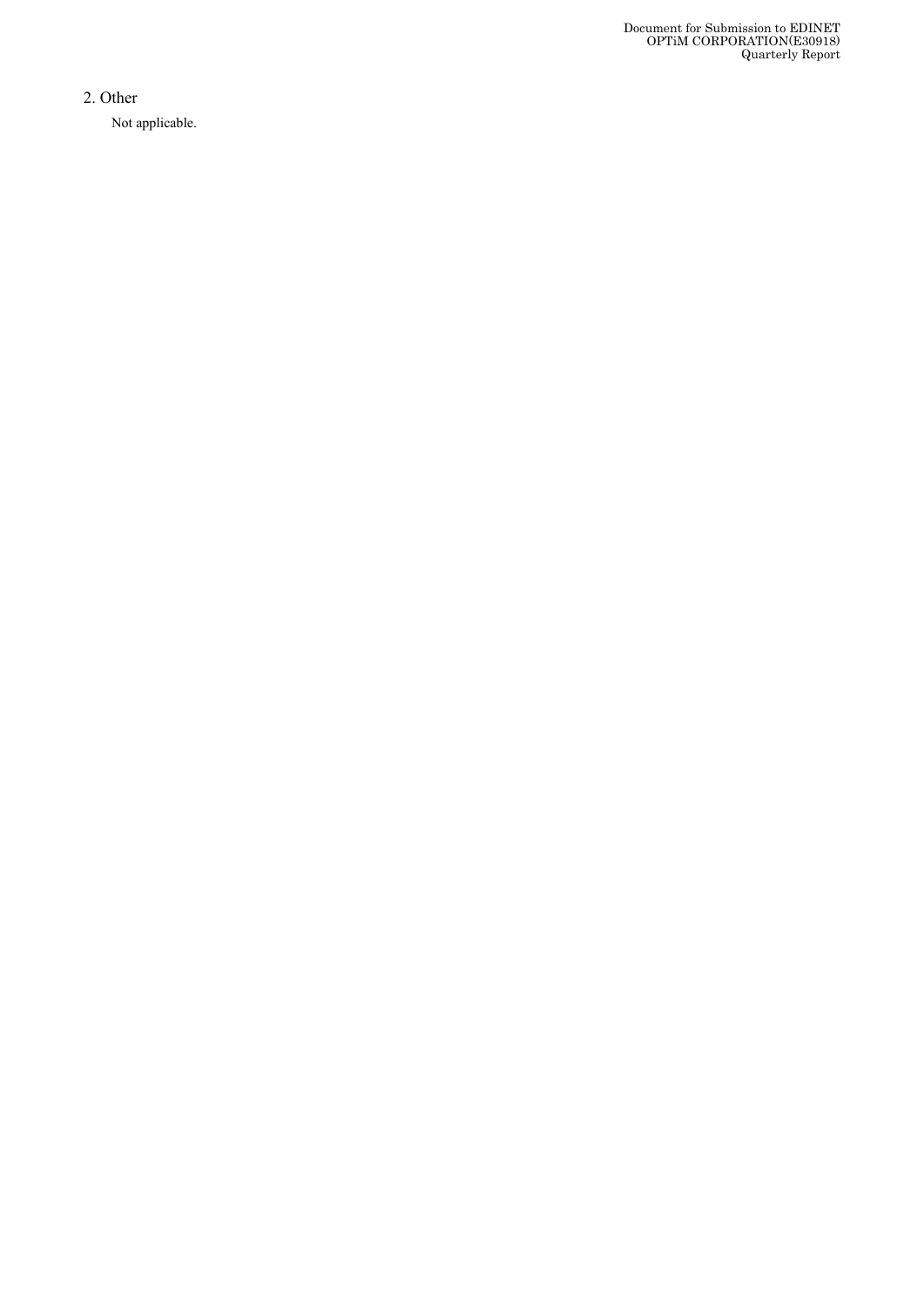# Section II. Information on the Guarantee Company, etc., of the Submitting Company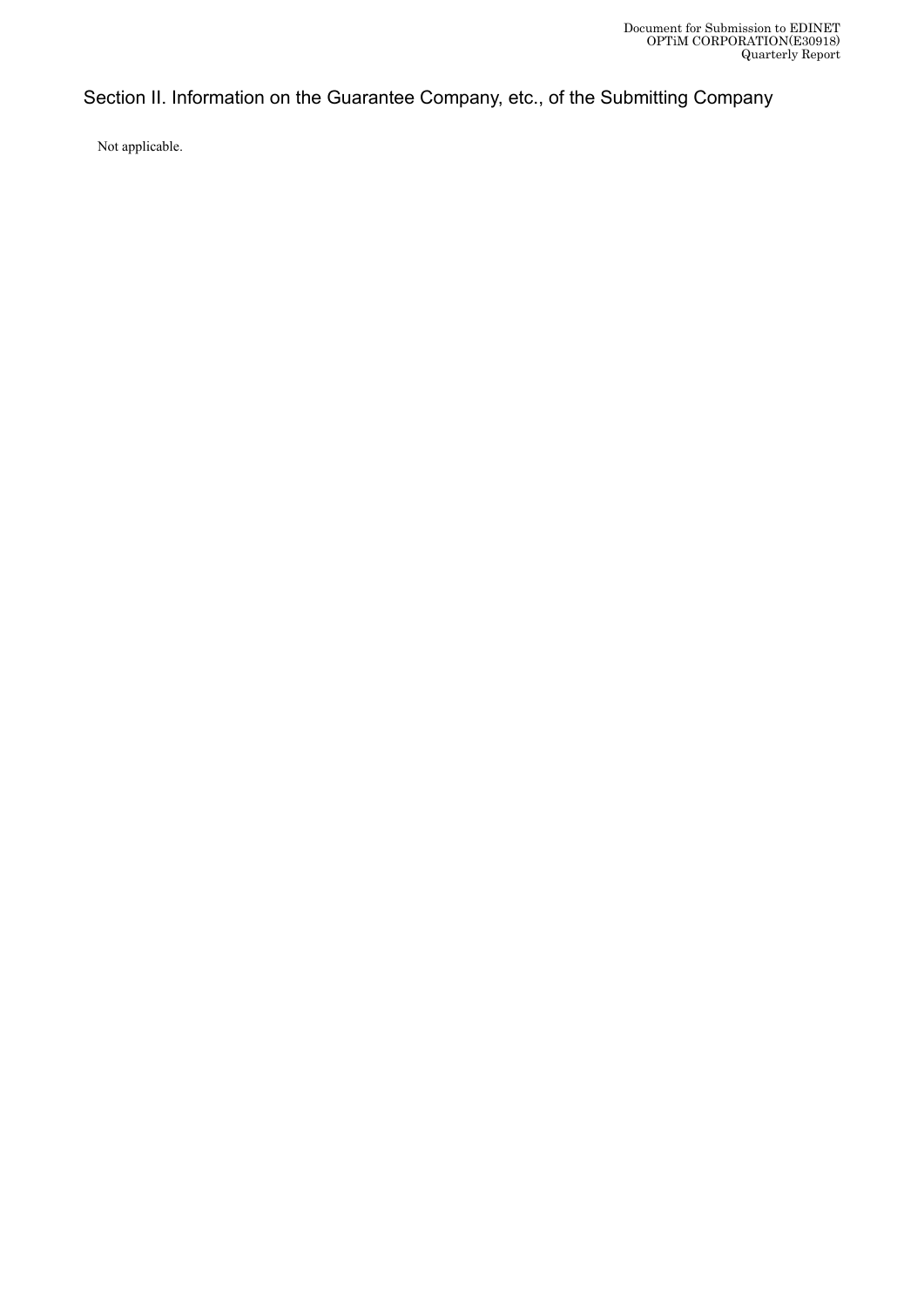Document for Submission to EDINET OPTiM CORPORATION(E30918) Quarterly Report

### Independent Auditor's Quarterly Review Report

February 14, 2022

### OPTiM CORPORATION

To the Board of Directors

Grant Thornton Taiyo LLC

Tokyo Office

| Designated Limited Liability Partner<br>Corporate Executive Partner | Certified Public Accountant | Youichi Honma   | seal |
|---------------------------------------------------------------------|-----------------------------|-----------------|------|
| Designated Limited Liability Partner<br>Corporate Executive Partner | Certified Public Accountant | Motoki Ishikawa | seal |

#### Auditor's conclusion

We have conducted a quarterly review of the quarterly consolidated financial statements; namely, the quarterly consolidated balance sheet, quarterly consolidated statement of income, quarterly consolidated statement of comprehensive income and notes for the third quarter (from October 1, 2021 to December 31, 2021) and the first nine months (from April 1, 2021 to December 31, 2021) of the consolidated fiscal year from April 1, 2021, to March 31, 2022 of OPTiM CORPORATION, which are included in the section of Status of Accounting in accordance with the provisions of Article 193-2, paragraph 1 of the Financial Instruments and Exchange Act.

In the quarterly review conducted by our firm, we did not find anything in all material respects to cause us to believe that the above quarterly consolidated financial statements do not present fairly and in conformity with accounting principles for quarterly consolidated financial statements generally accepted in Japan, the financial position of OPTiM CORPORATION and its consolidated subsidiaries as of December 31, 2021, as well as the results of operations and the status of cash flows for the first nine months ended December 31, 2021.

#### Basis for the auditor's conclusion

We have conducted our quarterly review in accordance with the quarterly review standards generally accepted in Japan. In the quarterly review standards, our responsibility is stated in the section of Responsibility of the Auditor in Quarterly Review of Quarterly Consolidated Financial Statement. We are independent of the Company and its consolidated subsidiaries in accordance with the rules of professional ethics in Japan, and we have fulfilled our other ethical responsibilities as auditors. We believe that we have obtained the evidence that forms the basis for our conclusions.

Responsibility of management, Corporate Auditors, and Board of Corporate Auditors for quarterly consolidated financial statements

The Company's management is responsible for the preparation and fair presentation of the quarterly consolidated financial statements in accordance with the standards for the preparation of quarterly consolidated financial statements generally accepted in Japan. This includes the establishment and operation of internal control deemed necessary by management to prepare and properly present quarterly consolidated financial statements that are free from material misstatement, either due to fraud or error.

In preparing the quarterly consolidated financial statements, management evaluates whether it is appropriate to prepare quarterly consolidated financial statements based on the premise of going concern, and if it is necessary to disclose matters concerning going concern in accordance with the standards for preparing quarterly consolidated financial statements generally accepted in Japan, management is responsible for disclosing such matters.

The responsibility of the Corporate Auditors and the Board of Corporate Auditors is to monitor the execution of duties by the Directors in the preparation and operation of the financial reporting process.